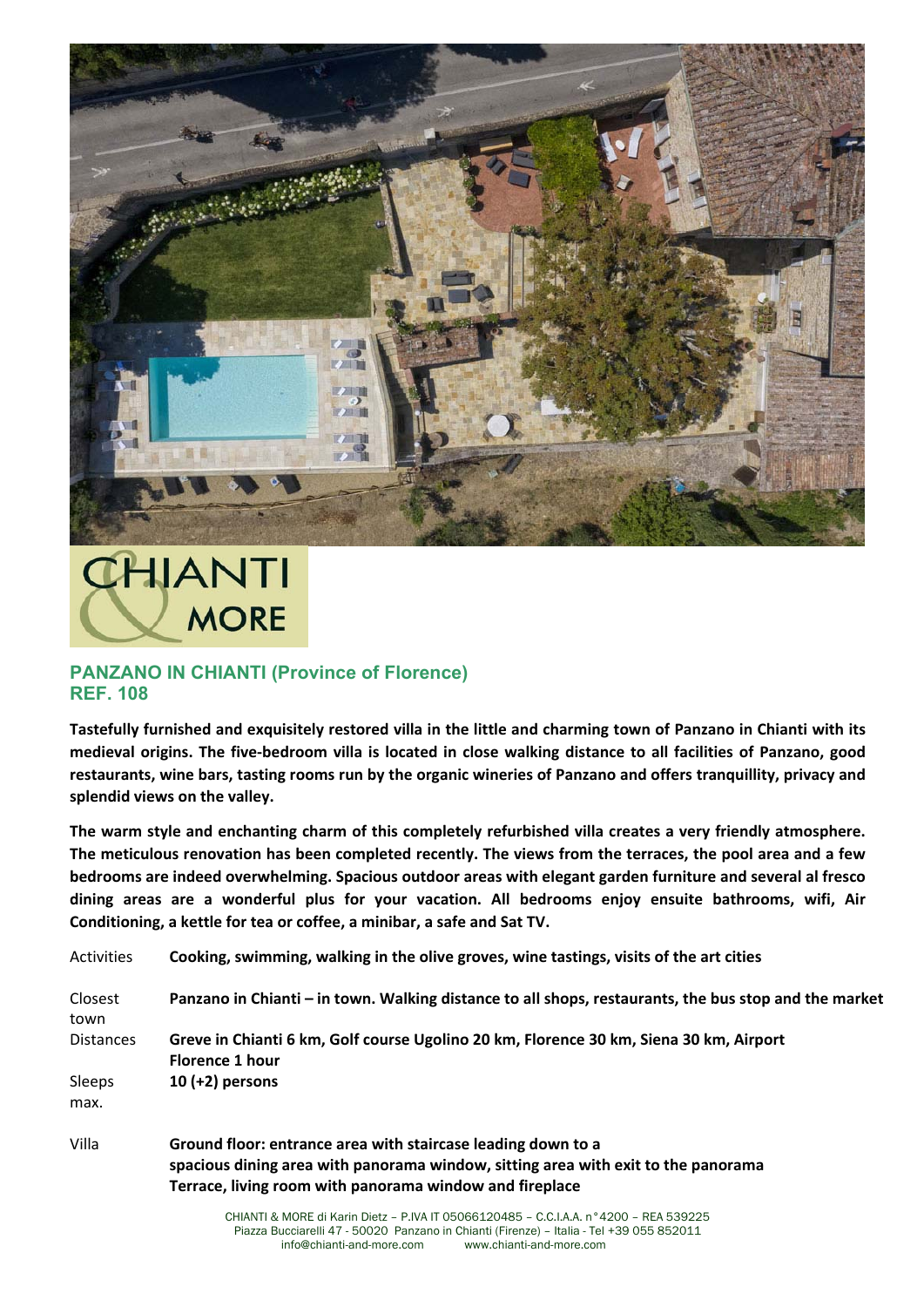**The Professional kitchen opens to the dining area and exits to the panorama terrace** 

**Ground floor level: Suite Q 24 sqm plus 20 sqm living room: spacious bedroom with a luxurious queen‐size bed. This double bed can be separated into two singles. There is a separate living room with an antique fireplace and a comfortable sofa. The sofa converts into a double bed. Roomy bathroom with shower and two sinks. Suite L 20 sqm divided into two living spaces with a private terrace, which offers direct access to the pool. The terrace is furnished with a comfortable sofa set, two armchairs, two loungers and a sunshade. The layout provides you with maximum privacy, even though you are in an outdoor area. Double bed and an ottoman. Stylish bathroom with spacious walk‐in shower First floor: from the entrance area leads a staircase to three suites Suite A 28 sqm divided into two levels with a bedroom and living area separated by a half‐height glass wall. The bed can be separated into two single beds Elegant living area with comfortable sofa which can be converted into a sofabed This bright suite offers windows and views on three sides. Bathroom with shower stall Suite E 20 sqm Double bedroom with sofa which can also be used as a single bed. Bathroom with spacious glass shower stall Suite B 25 sqm king‐size bedroom with small sitting area bathroom with design shower stall alcove with a mirrored door that offers plenty of storage space. This suite offers enough space to easily accommodate an extra single bed, if desired.**  Garden **Elegant and relaxing ambience** Terrace **Several terraces and patios with outdoor dining areas, nice garden furniture** Pool **10 x 5 m**  Views **Enchanting views onto the Chianti landscape with vineyards and olive groves** Location **In town, but quiet, private and panoramic**  Pets **no**  Parking lot **in town at public parking spaces**  Kitchen equipment **Professional kitchen with high quality appliances Gaggenau: hob, oven, refrigerators Miele: dishwasher De Longhi: coffee machine**  Telephone **No landline** TV **Yes (satellite) in all bedrooms** Internet **Wifi, all over the property Yes, in each suite**  Weekly **1st January – 31 March Euro 7500.‐** 

**1 April – 31 May Euro 10650.‐** 

Safe

rates